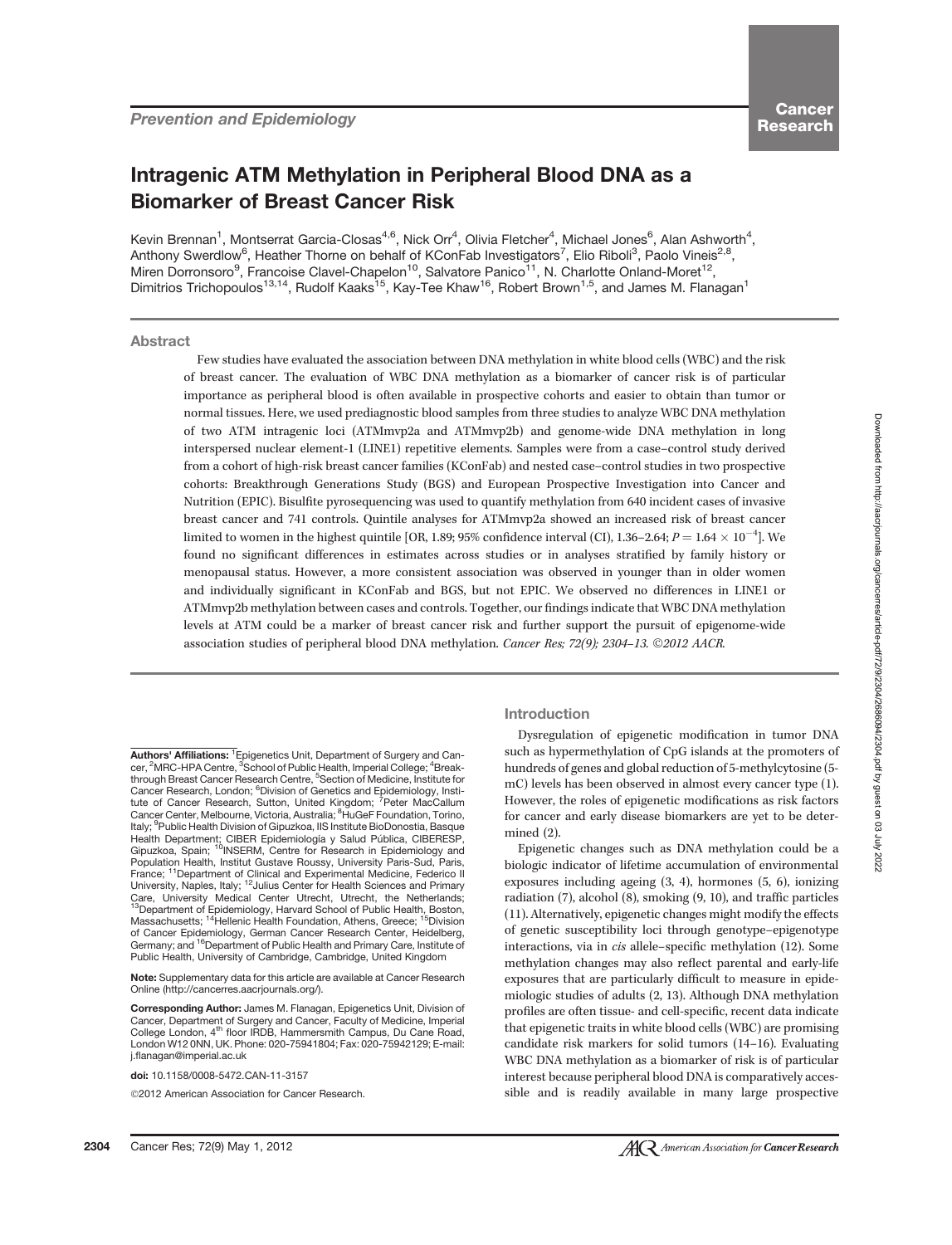epidemiologic studies. Previous reports of WBC DNA methylation and cancer risk include studies of global DNA methylation levels in repeat regions across the genome (e.g., LINE1, Alu) or 5-mC content in genomic DNA (16–20); studies of genespecific DNA methylation levels in candidate genes (14, 21–29), and genome-wide DNA methylation microarray studies (15, 30–32). Although these studies provide enticing findings, most included relatively small study populations and/or used samples collected after diagnosis, thus raising concerns about reverse causality and the potential confounding influences of active disease or treatment on DNA methylation in blood (25).

Most research on DNA methylation in cancer has focused on gene promoter CpG islands (CGI). Reasons for this include the historical identification of methylation at the promoters of tumor suppressor genes in a wide variety of cancers and the mechanistic association of methylation with transcriptional repression at these loci (33). However, recent data suggest that methylation in regions around CpG islands or "shores" and intragenic sequences also appears to be important in tissuespecific expression and may be an important contributor to interindividual variation in gene expression (34). For example, using a differential methylation hybridization microarray analysis of candidate genes in WBC DNA, we showed that the majority of methylation variability in 55 genes was associated with intragenic repetitive elements (14). In addition, an intragenic differentially methylated region (DMR) within the ATM gene correlated with gene expression and was significantly more methylated in postdiagnostic blood samples from 190 bilateral breast cancer cases compared with 190 controls (14). However, global DNA methylation as measured by long interspersed nuclear element-1 (LINE1) repetitive element methylation was not significantly associated with risk. In the present study, we followed up these findings to test the hypothesis that prediagnostic intragenic and global LINE1 repetitive element methylation is prospectively associated with the risk of breast cancer using 3 studies with prediagnostic blood samples: the Kathleen Cuningham Foundation Consortium for Research into Familial Breast cancer (KConFab) study, a prospective cohort of families at high risk of breast cancer; and 2 general population prospective cohorts: the Breakthrough Generations Study (BGS) and the European Prospective Investigation into Cancer and Nutrition (EPIC).

## Materials and Methods

## Study populations

Study participants were drawn from 3 large studies with blood samples collected before breast cancer diagnosis (Table 1). All contributing studies have appropriate ethical approval for sample and data collection. The first study was provided by KConFab (35). From 1997 to May 2011, KConFab collected peripheral blood samples from 12,747 members of 1,395 families ( $\sim$ 8.8 samples per family) in Australia and New Zealand. Families had an average of 3 verified (5.4 unverified) breast cancers per family. At the time of sampling, there were 12,747 blood samples collected from breast cancer family members of whom 4,305 had a verified prior cancer diagnosis. All remaining healthy subjects were screened for subsequent incident cancer cases which were identified and confirmed in 1 of 4 ways, primarily by clinical pathology report, then doctor's notes, cancer council registry verification, or death certificate. Incident cases of invasive breast cancer were selected for this study from all individuals with a breast cancer diagnosis more than 1 month after blood sample collection ( $n = 171$ ). Five cases of non-white ethnicity were excluded from the analyses resulting in 166 invasive cases that were compared with 225 healthy unrelated controls without a family history of breast cancer drawn from "best friends" of subjects enrolled in KConFab. Incident breast cancer cases had blood samples taken, on average, 45 months before diagnosis (range, 1–140 months). Information on breast cancer risk factors including hormonal and reproductive factors, cigarette smoking, and alcohol drinking was collected from questionnaires at enrollment. In addition, pathology data, including grade (12% grade I, 33% grade II, 40% grade III), nodal status (37% node positive), estrogen receptor (ER; 63% ER positive, 24% ER negative), progesterone receptor (PR; 55% PR positive), HER2 status (27% HER2 positive), and BRCA1/2 mutation status (23% BRCA1 mutant, 14% BRCA2 mutant, 63% non-BRCA1/non-BRCA2), were available for breast cancer cases.

The second study was based on the BGS, a large general population cohort consisting of approximately 110,000 women enrolled in the United Kingdom from 2003 to 2011 (36). Study participants were sampled from a nested case–control study of all incident cases of breast cancer diagnosed in the BGS up to June 2010 and controls individually matched on recruitment source, year of completion of the baseline questionnaire at enrolment, ethnicity (white only), date of birth within 12 months, availability of blood sample, and duration that the blood sample was in the mail. Breast cancer cases were selfreported in a follow-up questionnaire about 2.5 years after enrollment or notified by study participants by phone or letter. Self-reported diagnoses were confirmed through an electronic linkage with England/Wales/Scotland/Northern Ireland cancer registrations (or by the general practitioner for a small number of cases who could not be successfully linked). Checks against U.K. cancer registrations were also made for those BGS participants known to have died by the time of the 2.5-year follow-up or who otherwise failed to respond to the follow-up but had given permission for such follow-up. A random sample of 257 case–control pairs of 534 pairs identified as of December 2010 was selected for the methylation study. Four controls who were subsequently found to have had prevalent breast cancer at study entry, 3 cases whose blood was collected after diagnosis, and one case with ductal carcinoma in situ (DCIS) were excluded from the analyses, resulting in a total of 253 cases and 253 controls available for analyses. Blood samples, from incident cases, were taken on average 18 months before diagnosis (range, 0.03–59; Table 1). Extensive information on breast cancer risk factors was collected from a baseline questionnaire at enrollment. Pathology information from all cases was not available at the time of these analyses, available data represent only 25% of cases and included morphology (78% ductal, 12% lobular, 10% other), grade (14% grade I, 50% grade II, 36% grade III), nodal status (33% node positive), ER status (84% ER positive, 16% ER negative), and HER2 status (19% HER2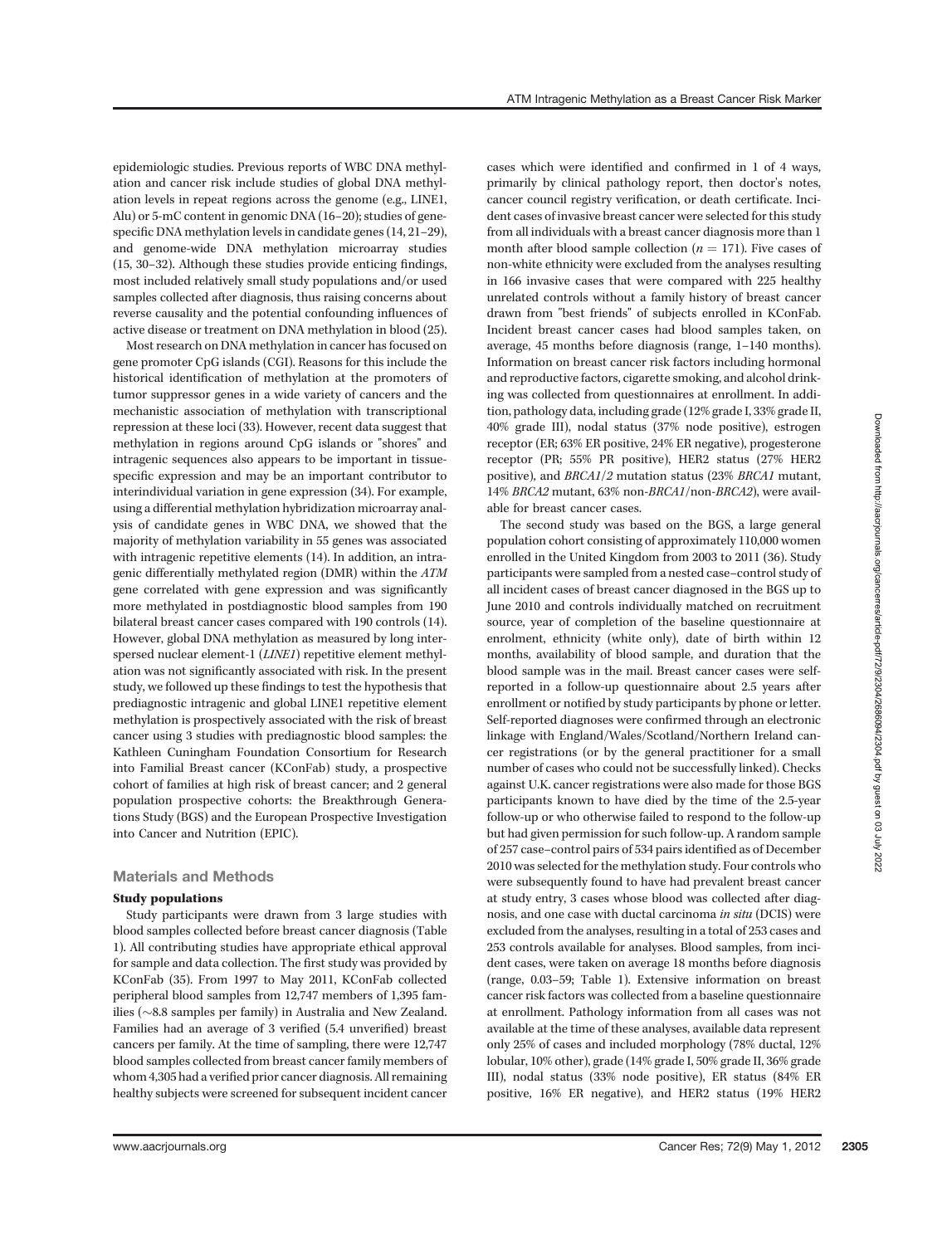|                                                              |                 | <b>KConFab</b> | BGS <sup>a</sup> |                  | EPIC <sup>b</sup> |               |
|--------------------------------------------------------------|-----------------|----------------|------------------|------------------|-------------------|---------------|
|                                                              | <b>Controls</b> | <b>Cases</b>   | <b>Controls</b>  | Cases            | <b>Controls</b>   | <b>Cases</b>  |
| N                                                            | 225             | 166            | 253              | 253              | 291               | 248           |
| Age at blood draw, mean (range), y                           | $60(33 - 83)$   | $50(21-91)$    | 54 (23-82)       | 54 (23-82)       | 52 (33 - 76)      | 52 (33-76)    |
| Family history, n (%)                                        |                 |                |                  |                  |                   |               |
| <b>Yes</b>                                                   | 0(0)            | 166 (100)      | 51 (20)          | 69 (27)          | 24 (14)           | 23(18)        |
| <b>No</b>                                                    | 225 (100)       | 0(0)           | 201 (80)         | 183 (73)         | 144 (86)          | 108 (82)      |
| Menopausal status at blood draw, n (%)                       |                 |                |                  |                  |                   |               |
| Premenopausal                                                | 37(17)          | 101 (65)       | 135 (61)         | 134 (62)         | 145 (50)          | 127 (50)      |
| Postmenopausal                                               | 183 (83)        | 54 (35)        | 87 (39)          | 83 (38)          | 146 (50)          | 121 (50)      |
| Time from blood collection to<br>diagnosis, mean (range), mo |                 | $45(1 - 140)$  | -                | $18$ ( $<$ 1–59) |                   | 55 (24 - 108) |
| Age at diagnosis, mean (range)                               |                 | 52 (29 - 88)   |                  | 55 (23 - 84)     |                   | 57 (37-80)    |

<sup>a</sup>Cases were individually matched to controls for recruitment source, year of completion of the baseline questionnaire at enrolment, ethnicity, availability of blood sample, date of birth within 12 months, and duration that the blood sample was in the mail.

<sup>b</sup>Cases and controls were selected within strata of menopausal status (pre and post) and individually matched on age, recruitment centre, and date and time of blood collection.

positive). An additional random sample of 92 participants in the BGS was selected from women enrolled in 2004 with 2 blood samples/questionnaires collected at baseline and first follow-up ( $\sim$ 6 years after baseline). Additional inclusion criteria included the following: 35–84 years at enrollment, free of breast cancer before second blood collection, not know to have a relative in the study, blood samples received at processing laboratory less than 1 day after collection, expected amount of blood receipt at the laboratory, no reported problems at collection or processing (e.g., lipemic, hemolyzed, clotted samples), and time between the receipt of each sample between 5.5 and 6.5 years. Paired samples from these women were analyzed to evaluate the stability of the ATMmvp2a and LINE1 methylation markers over time.

The third study was provided by the EPIC cohort, a large general population cohort consisting of about 520,000 individuals with standardized lifestyle and personal history questionnaires, anthropometric data and blood samples collected for DNA extraction (37). Study participants were sampled in 2 groups including a group of premenopausal women (145 cases and 145 controls) and postmenopausal women (139 cases and 146 controls), with menopausal status defined at the time of blood collection. Controls were individually matched on age at baseline, recruitment centre, and date and time of blood collection. DCIS cases were excluded from analyses  $(n =$ 36), resulting in a total of 248 cases and 291 controls available for analyses (Table 1). We did not have precise ethnicity data on these individuals; however, the majority (80%) of individuals were provided from Italy, Spain, and the Netherlands and the remainder (20%) from France, Germany, United Kingdom, and Greece. Blood samples from cases were taken on average 55 months before diagnosis (range, 24–108); Table 1). Extensive information on cancer risk factors, including extensive alcohol, smoking and dietary data, family history, and hormonal factors, was collected from a baseline questionnaire at enrollment. Pathology information on cases included morphology (73% ductal, 14% lobular, 13% other), grade (15% grade I, 65% grade II, 20% grade III), stage, ER (79% ER positive, 21% ER negative), PR (62% PR positive, 38% PR negative), and HER2 status (20% HER2 positive).

## Laboratory methods

DNA samples were extracted from whole blood using Qiagen DNA Blood Mini Kits in KConFab. DNA samples from BGS and EPIC were extracted from buffy coats using DNA Blood Mini Kits (Qiagen), except for 29 cases and 15 controls in BGS extracted using Nucleon Genomic DNA Extraction Kit (Tepnel, Life Sciences). Five hundred nanograms of DNA (KConFab) or 250 ng (BGS and EPIC studies) from each subject was bisulfiteconverted using EZ-96 DNA Methylation-Gold kit according to the manufacturer's protocol (Zymo Research). Methylation analysis of LINE1 was analyzed using commercially available LINE1 primers (Qiagen). Primers and PCR conditions for ATMmvp2a and ATMmvp2b regions were as described previously (14). Methylation values were calculated as an average of all high-quality CpG sites (determined as "passed" by the quality control thresholds within the Pyro Q-CpG Software; Qiagen). The Pyro Q-CpG Software has inbuilt overall quality assessment for each sample which flags any sequence that deviates from the expected pattern. Any sample failing quality control was removed from the analysis. The number of samples failing in each assay were ATMmvp2a (55 of 1,436 subjects), ATMmvp2b (56 of 1,436 subjects), and LINE1 (87 of 1,436 subjects). In addition, a commercially available fully methylated genomic DNA sample was used as a positive control (Zymo Research) and in-house whole genome amplified genomic DNA (Genomiphi, GE Healthcare) used as an unmethylated negative control. The percentage of cells with methylated DNA at each of the loci was calculated as the average of 3 (ATMmvp2a) or 4 (LINE1 and ATMmvp2b) CpG sites and was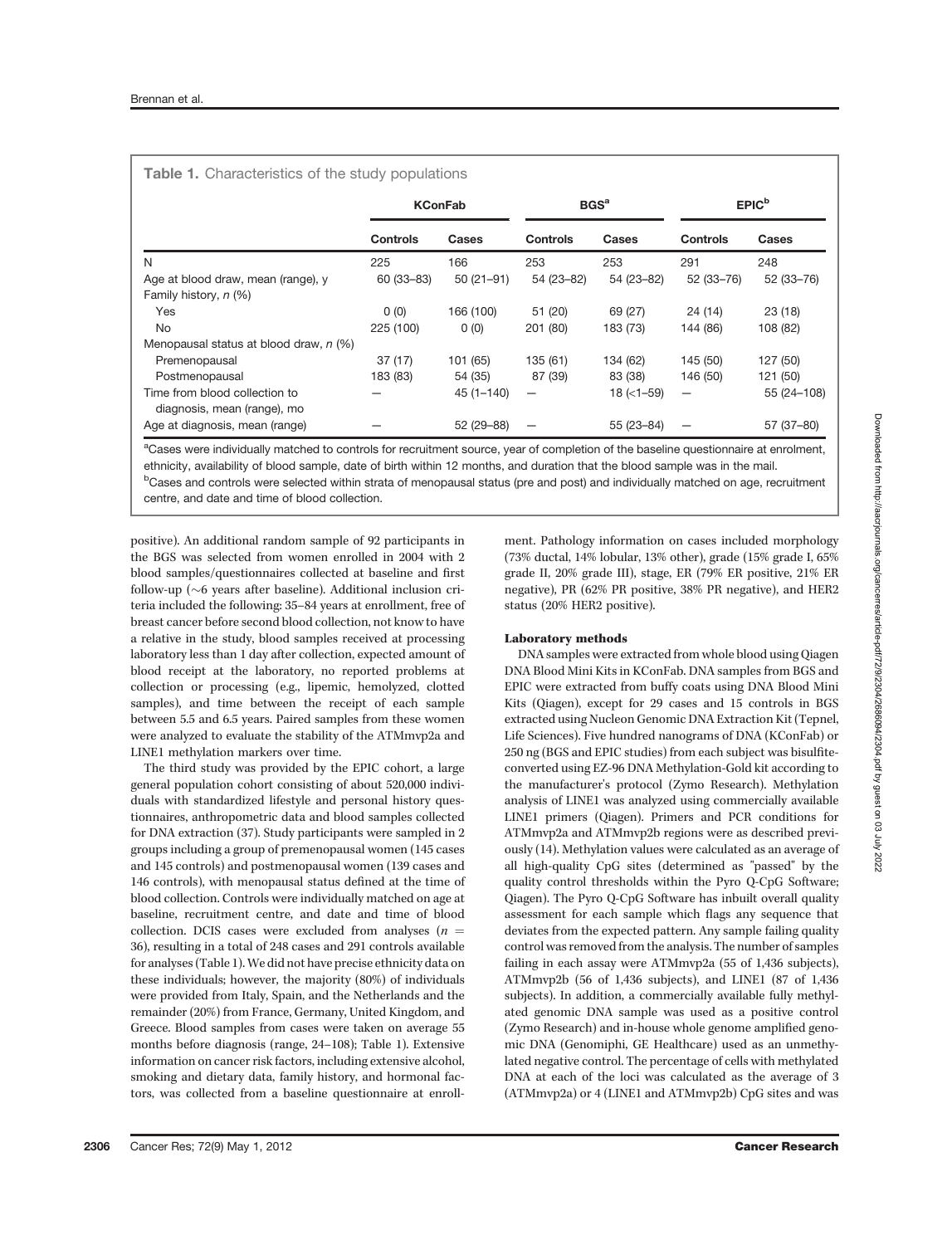used as the measure of methylation for each subject. On the basis of previous experimental results, the range for a typical assay is 90% to 98% for the positive control and 1% to 6% for the negative control. Further quality assurance was conducted with blinded duplicate samples (12 pairs, 2 pairs within each plate) with median differences of 3.5%, 4.1%, and 1.8% in the BGS duplicates and 2.1%, 1.7%, and 1.3% in the positive and negative controls on each plate for ATMmvp2a, ATMmvp2b, and LINE1, respectively. The intraclass correlation (ICC) for the 12 blinded duplicates was 0.56 [95% confidence interval (CI), 0.26–0.96], 0.37 (95% CI, 0–0.76), and 0 (95% CI, 0–0.61) for ATMmvp2a, ATMmvp2b, and LINE1, respectively. It should be noted that the low ICCs for ATMmvp2b and LINE1 are due to a relatively low between subject variation, rather than large assay variation.

# Statistical analysis

The Wilcoxon test for matched pairs was used for BGS and EPIC and the Mann–Whitney U test was used for KConFab, to test for differences in median methylation levels between cases and controls. Levels of methylation across studies were standardized using Z-scores that were categorized in quintiles on the basis of their distribution in the combined control population. Logistic regression was used to estimate ORs and 95% CIs for individuals in the second, third, fourth, and fifth methylation quintiles, compared with individuals in the first (lowest) quintile. Analyses of combined data from all studies were adjusted by age in 5-year categories and study. Age at blood draw, age at menarche, parity, age at menopause, alcohol consumption, body mass index, oral contraceptive and hormone replacement use, and family history of breast cancer were considered as potential confounders. Analyses were stratified by age at blood drawn using tertiles of the combined control population (21–49, >49–59, >59–91), family history, and time from blood collection to diagnosis to evaluate effect ATM Intragenic Methylation as a Breast Cancer Risk Marker

modification by these variables. Estimates from conditional logistic regression models for individually matched pairs in BGS ( $n = 241$  pairs after quality control) and EPIC ( $n = 221$ ) pairs after quality control) were similar to estimates from unconditional logistic models adjusted or unadjusted by matching factors. Only findings from the unconditional logistic analyses are presented to avoid loss of data from exclusion of pairs with one member excluded because of missing methylation data or other reasons (see Study populations). Heterogeneity of estimates by study was tested by including an interaction term for the biomarker and an indicator variable for study in the logistic model. Random-effect meta-analyses of estimated ORs from all studies in this report and a previously published study were conducted in R using the "metafor" package (38). Polytomous logistic regression models with categories of methylation levels as the outcome variable were used to test for associations between methylation levels and the breast cancer risk factors specified above, adjusted for age. B-spline quadratic logistic regression models fitted in the "bs" R package were used to explore the relationship between continuous measures of methylation levels and breast cancer risk. All statistical tests were conducted using R (v 2.12.0).

## **Results**

For the ATMmvp2a locus, we observed significantly higher median methylation in cases than controls in the familial samples from KConFab (81.8% vs. 76.9%,  $P = 4.87 \times$  $10^{-6}$ ; Table 2) and marginally higher median methylation in the population-based cases from BGS than in controls (76.8% vs. 76.4%,  $P = 0.02$ ). In the EPIC cohort, we observed no significant differences in median methylation levels in cases compared with controls (75.7% vs. 76.1%,  $P = 0.40$ ). In BGS and KConFab, we observed an upward shift in the distribution of methylation in cases compared with controls, which was not observed in EPIC (Supplementary Fig. S1). No significant

Table 2. Distribution of methylation levels in ATMmvp2a, ATMmvp2b, and LINE1 in breast cancer cases and controls

|                   |                | Control     | Case        | Control          | Case             |                     |
|-------------------|----------------|-------------|-------------|------------------|------------------|---------------------|
| Assay             | <b>Study</b>   | $n^{\rm a}$ | $n^{\rm a}$ | Median (IQR)     | Median (IQR)     | P <sub>b</sub>      |
| ATMmvp2a          | <b>BGS</b>     | 248         | 249         | 76.4 (70.2-80.2) | 76.8 (70.9-82.7) | 0.02                |
|                   | <b>EPIC</b>    | 283         | 235         | 76.1 (70.5-80.6) | 75.7 (70.0-80.8) | 0.40                |
|                   | <b>KConFab</b> | 210         | 156         | 76.9 (71.6-81.5) | 81.8 (75.8-86.5) | $4.87\times10^{-6}$ |
| ATMmvp2b          | <b>BGS</b>     | 234         | 248         | 91.0 (87.0-94.8) | 91.4 (85.6-95.0) | 0.61                |
|                   | <b>EPIC</b>    | 287         | 240         | 92.2 (87.3-95.2) | 92.3 (88.3-95.7) | 0.36                |
|                   | <b>KConFab</b> | 208         | 162         | 92.6 (87.2-96.3) | 92.3 (82.4-96.5) | 0.24                |
| LINE <sub>1</sub> | <b>BGS</b>     | 242         | 241         | 79.0 (77.9-80.1) | 79.0 (78.1-79.9) | 0.96                |
|                   | <b>EPIC</b>    | 263         | 232         | 75.1 (73.9–76.3) | 75.2 (73.9-76.3) | 0.89                |
|                   | <b>KConFab</b> | 218         | 153         | 76.0 (74.3-78.0) | 76.6 (75.2-77.6) | 0.20                |

NOTE: Bold signifies  $P < 0.05$ .

Abbreviation: IQR, interquartile range.

aDifferences in numbers of cases and controls within each study with total numbers are due to missing data (failed quality control) on methylation markers.

<sup>b</sup>Wilcoxon matched pairs test for BGS and EPIC and Mann–Whitney U test for KConFab.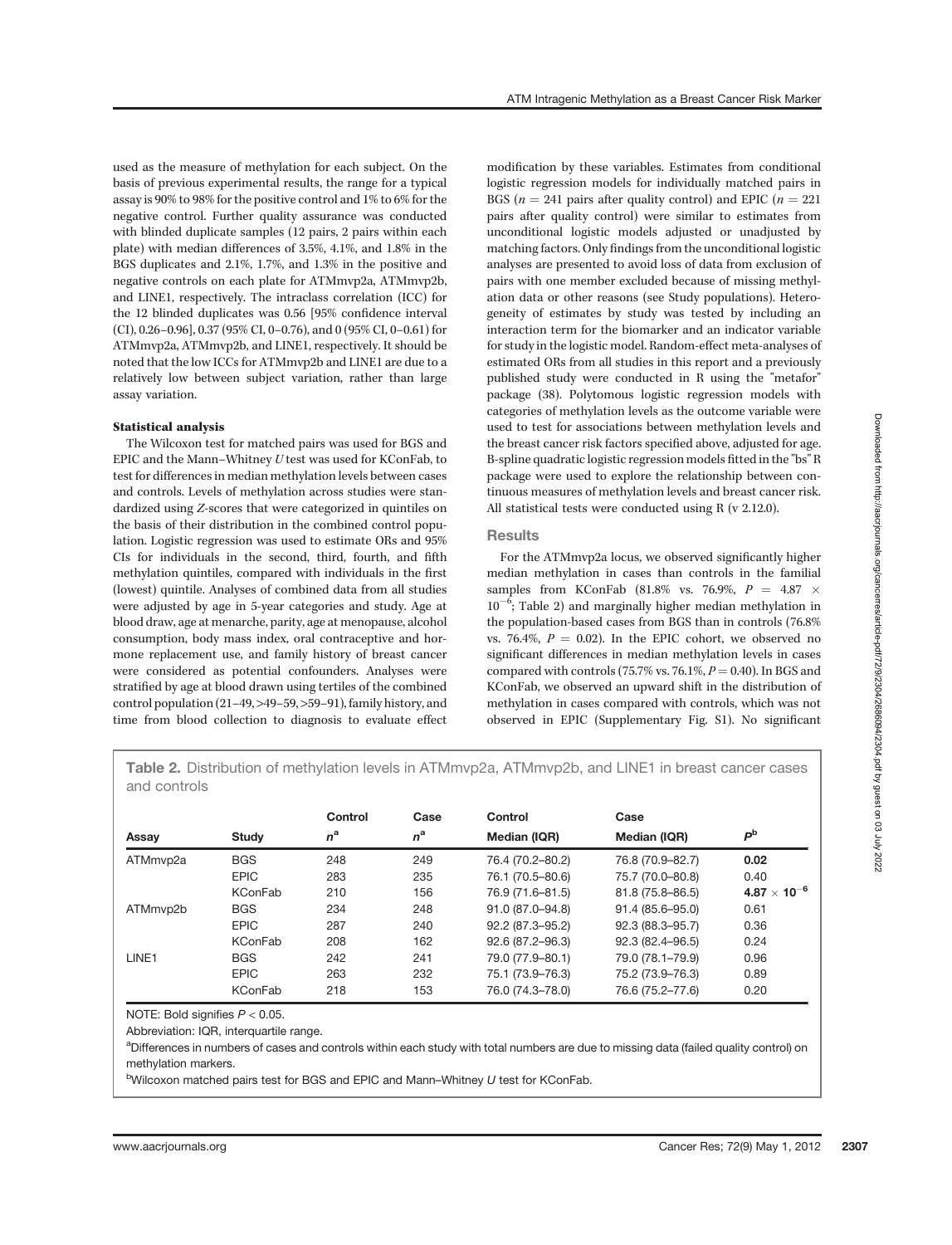|                |                       | <b>Methylation range</b> | <b>Controls</b> |       | <b>Cases</b> |       |                          |                      |
|----------------|-----------------------|--------------------------|-----------------|-------|--------------|-------|--------------------------|----------------------|
| <b>Study</b>   | Quintile <sup>a</sup> |                          | N               | Freq. | N            | Freq. | OR <sup>b</sup> (95% CI) | $\boldsymbol{P}$     |
| <b>BGS</b>     | Qi1                   | 3.4%-68.0%               | 50              | 0.20  | 35           | 0.14  | 1.00                     |                      |
|                | Qi <sub>2</sub>       | 68.0%-74.1%              | 40              | 0.16  | 46           | 0.18  | $1.56(0.85 - 2.88)$      | 0.15                 |
|                | Qi3                   | 74.1%-77.6%              | 54              | 0.22  | 47           | 0.19  | $1.15(0.66 - 2.16)$      | 0.54                 |
|                | Qi4                   | 77.6%-81.0%              | 56              | 0.23  | 42           | 0.17  | $1.00(0.55 - 1.81)$      | 0.99                 |
|                | Qi <sub>5</sub>       | 81.0%-91.7%              | 48              | 0.19  | 79           | 0.32  | $2.31(1.31 - 4.06)$      | $3.7 \times 10^{-3}$ |
|                | <b>Totals</b>         |                          | 248             |       | 249          |       |                          |                      |
| <b>EPIC</b>    | Qi1                   | 53.6%-69.7%              | 60              | 0.21  | 49           | 0.21  | 1.00                     |                      |
|                | Qi <sub>2</sub>       | 69.7%-74.8%              | 61              | 0.22  | 51           | 0.22  | $1.02(0.60 - 1.74)$      | 0.96                 |
|                | Qi3                   | 74.8%-78.6%              | 58              | 0.19  | 46           | 0.20  | $0.97(0.56 - 1.67)$      | 0.97                 |
|                | Qi4                   | 78.6%-82.4%              | 49              | 0.17  | 38           | 0.16  | $0.95(0.54 - 1.68)$      | 0.95                 |
|                | Qi <sub>5</sub>       | 82.4%-97.5%              | 55              | 0.19  | 51           | 0.22  | $1.13(0.66 - 1.94)$      | 0.76                 |
|                | <b>Totals</b>         |                          | 283             |       | 235          |       |                          |                      |
| <b>KConFab</b> | Qi1                   | 19.0%-70.2%              | 38              | 0.18  | 20           | 0.13  | 1.00                     |                      |
|                | Qi <sub>2</sub>       | 70.2%-75.4%              | 47              | 0.22  | 16           | 0.10  | $0.55(0.25 - 1.25)$      | 0.15                 |
|                | Qi3                   | 75.4%-79.1%              | 36              | 0.17  | 22           | 0.14  | $1.11(0.51 - 2.44)$      | 0.80                 |
|                | Qi4                   | 79.1%-83.0%              | 43              | 0.20  | 31           | 0.20  | $1.40(0.67 - 2.95)$      | 0.37                 |
|                | Qi <sub>5</sub>       | 83.0%-100%               | 46              | 0.22  | 67           | 0.43  | $3.06(1.53 - 6.10)$      | $1.5\times10^{-3}$   |
|                | <b>Totals</b>         |                          | 210             |       | 156          |       |                          |                      |
| Combined       | Qi1                   | $-71.3\%$ to $-6.5\%$    | 148             | 0.20  | 104          | 0.16  | 1.00                     |                      |
|                | Qi <sub>2</sub>       | $-6.5$ to $-1.2%$        | 148             | 0.20  | 113          | 0.18  | $1.08(0.76 - 1.54)$      | 0.64                 |
|                | Qi3                   | $-1.2$ to 2.5%           | 148             | 0.20  | 115          | 0.18  | $1.09(0.77 - 1.54)$      | 0.64                 |
|                | Qi4                   | 2.5%-6.3%                | 148             | 0.20  | 111          | 0.17  | $1.06(0.74 - 1.51)$      | 0.75                 |
|                | Qi <sub>5</sub>       | 6.3%-23.3%               | 149             | 0.20  | 197          | 0.31  | $1.89(1.36 - 2.64)$      | $1.6 \times 10^{-4}$ |
|                | Totals                |                          | 741             |       | 640          |       |                          |                      |

Table 3. Association between methylation levels in ATMmvp2a and breast cancer risk in BGS, EPIC, KConFab, and combined analysis

NOTE: Bold, statistically significant results,  $P < 0.05$ .

<sup>a</sup>Cutoff values determined by quintiles of Z-scores based on the distribution in the combined control population. Z-score cutoff values are  $-0.83$ ,  $-0.24$ , 0.19, and 0.64.

<sup>b</sup>ORs within each study are adjusted by 5-year age categories, with further adjustment by menopausal status in EPIC to account for stratified sampling. ORs in combined analyses are adjusted by 5-year age categories and study (with EPIC defined by 2 categories of menopausal status to account for stratified sampling).

differences were found for methylation levels at the ATMmvp2b locus (131 bp downstream from ATMmvp2a) or LINE1 in any of the studies (Table 2).

Quintile analyses for the ATMmvp2a locus, adjusted by age at blood collection in 5-year categories, showed a significantly increased risk of breast cancer for women in the highest quintile compared with the lowest quintile in the BGS and KConFab studies, but not in EPIC (Table 3). Further adjustment by age as continuous variable and conditional logistic analyses for paired samples individually matched in BGS and EPIC showed similar results (Supplementary Table S1). Analyses of combined data from all studies adjusting by study and age at blood collection indicated that women in the highest quintile (>6.3% methylation above study mean methylation) were at 1.9-fold increased risk of breast cancer compared with women in the lowest quintile (OR, 1.89; 95% CI, 1.36-2.64;  $P = 1.64 \times 10^{-4}$ ; Table 3). While the overall difference in median levels between cases and controls was small (1.1%), the difference in median methylation between the highest quintile (86%) and lowest (65%), where the association with cancer status is observed, was large (21%). A quadratic B-spline regression model of continuous levels of methylation at ATMmvp2a and breast cancer risk confirmed a threshold association, rather than a linear association, between methylation levels and breast cancer risk (Supplementary Fig. S2).

Study-adjusted analyses stratified by age at blood collection suggested a weaker ATMmvp2a risk association when methylation was measured in samples collected from women older than 59 years (Table 4). Similar results were obtained when stratified by age at diagnosis (data not shown). However, agespecific estimates within study revealed that the weaker association was driven by the EPIC cohort that showed no increased risk in this age subgroup (Supplementary Fig. S3). Overall analyses showed some evidence for heterogeneity of estimates between studies (Table 3; P value for test for heterogeneity  $= 0.07$ ). This evidence was limited to women in the older age group and there was no evidence for study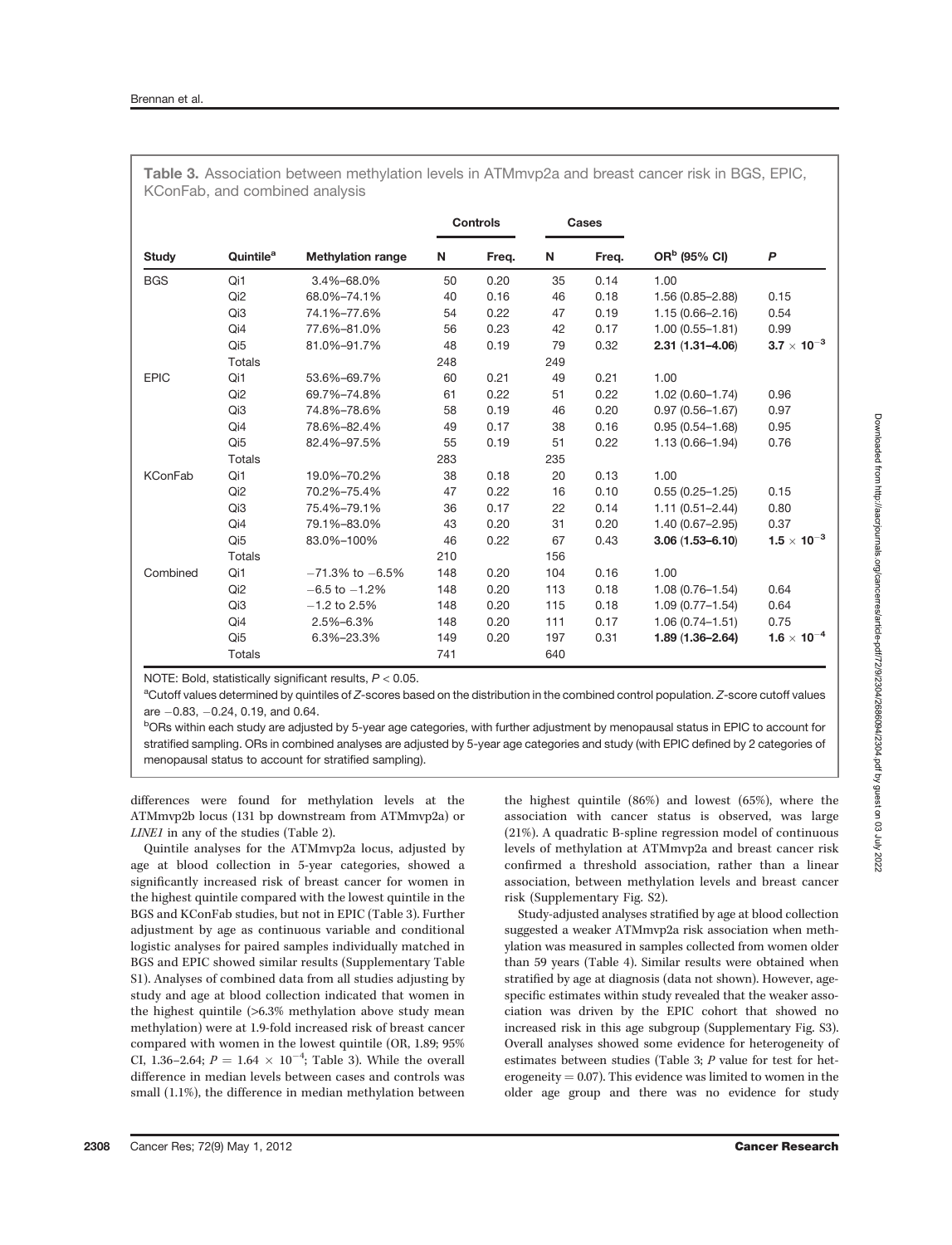Table 4. Association between methylation levels in ATMmvp2a and breast cancer risk in combined analysis stratified by age at blood draw

|              |                 | <b>Controls</b> |       | Cases |       |                                            |                            |      |
|--------------|-----------------|-----------------|-------|-------|-------|--------------------------------------------|----------------------------|------|
| Age range, y | Quintiles       | N               | Freq. | N     | Freq. | Case proportions by study<br>$(K, B, E)^a$ | OR <sup>b</sup> (95% CI)   | P    |
| $21 - 49$    | Qi1             | 45              | 0.21  | 44    | 0.17  | 0.20, 0.27, 0.52                           | 1.00                       |      |
|              | Qi <sub>2</sub> | 51              | 0.23  | 39    | 0.15  | 0.28, 0.26, 0.46                           | $0.68(0.37 - 1.25)$        | 0.21 |
|              | Qi3             | 44              | 0.20  | 41    | 0.16  | 0.27, 0.32, 0.41                           | $0.94(0.51 - 1.72)$        | 0.83 |
|              | Qi4             | 38              | 0.18  | 44    | 0.17  | 0.43, 0.18, 0.39                           | $1.00(0.54 - 2.17)$        | 0.99 |
|              | Qi5             | 39              | 0.18  | 90    | 0.35  | 0.40, 0.33, 0.27                           | $2.07^{\circ}$ (1.16-3.68) | 0.01 |
|              | Total           | 217             |       | 258   |       | 0.33, 0.28, 0.38                           |                            |      |
| $>49-59$     | Qi1             | 54              | 0.20  | 27    | 0.13  | 0.19, 0.41, 0.41                           | 1                          |      |
|              | Qi <sub>2</sub> | 55              | 0.20  | 43    | 0.21  | 0.05, 0.49, 0.47                           | $1.57(0.84 - 2.91)$        | 0.15 |
|              | Qi3             | 62              | 0.23  | 48    | 0.24  | 0.19, 0.38, 0.44                           | $1.56(0.85 - 2.86)$        | 0.15 |
|              | Qi4             | 50              | 0.19  | 33    | 0.16  | 0.09, 0.48, 0.42                           | $1.26(0.66 - 2.41)$        | 0.48 |
|              | Qi5             | 49              | 0.18  | 53    | 0.26  | 0.19, 0.49, 0.32                           | $2.25^{\circ}$ (1.21–4.17) | 0.01 |
|              | Total           | 270             |       | 204   |       | 0.14, 0.45, 0.41                           |                            |      |
| $>59-91$     | Qi1             | 49              | 0.19  | 33    | 0.19  | 0.18, 0.36, 0.45                           | 1.00                       |      |
|              | Qi <sub>2</sub> | 42              | 0.17  | 31    | 0.17  | 0.10, 0.48, 0.42                           | $1.00(0.51 - 1.97)$        | 0.99 |
|              | Qi3             | 42              | 0.17  | 26    | 0.15  | 0.08, 0.62, 0.31                           | $0.84(0.45 - 1.58)$        | 0.61 |
|              | Qi4             | 60              | 0.24  | 34    | 0.19  | 0.26, 0.53, 0.21                           | $0.80(0.45 - 1.45)$        | 0.50 |
|              | Qi5             | 61              | 0.24  | 54    | 0.31  | 0.39, 0.43, 0.19                           | $1.39^{\circ}$ (0.87-2.26) | 0.27 |
|              | Total           | 254             |       | 178   |       | 0.23, 0.47, 0.30                           |                            |      |

NOTE: Bold, statistically significant results,  $P < 0.05$ .

aStudy proportions for KConFab (K), BGS (B), and EPIC (E) contributing to each quintile in each age group.

 $^{\rm b}$ ORs within each age group are adjusted by study. Test for heterogeneity of effects by age group in combined analysis,  $P$   $=$  0.3109 for Qi5 versus Qi1.

 $c_P$  values for study heterogeneity for ORs comparing Qi5 versus Qi1 within age subgroups: 21–49 years ( $P = 0.51$ ), 50–59 years

 $(P = 0.73)$ , and 60–91 years  $(P = 0.09)$ .

heterogeneity within the younger age subgroups [P value for study heterogeneity by age subgroups  $21-49$  ( $P = 0.51$ ), 50-59  $(P = 0.72)$ , 60–91 years  $(P = 0.09)$ ]. We observed a significant association between ATMmvp2a methylation levels and increasing age at blood collection in controls (Spearman's  $\rho$  $= 0.15, P = 0.0015$ , but not in cases (Spearman's  $\rho = -0.02, P =$ 0.43), that was most significant in the EPIC cohort ( $\rho = 0.11, P$  $= 0.007$ ) compared with KConFab ( $\rho = 0.06$ ,  $P = 0.26$ ) and BGS  $(\rho = 0.02, P = 0.40)$ . This underlying age association may account for the apparent cross-over risk association with ATM methylation by age at blood collection seen in EPIC (Supplementary Fig. S3). Analyses by menopausal status at blood collection, adjusted by study and age, showed similar risk estimates for pre- and postmenopausal women (Supplementary Table S2).

Adjustment by breast cancer risk factors (age at menarche, menopausal status at blood drawn, parity, age at menopause, alcohol consumption, body mass index, oral contraceptive and hormone replacement use, and family history of breast cancer) did not result in appreciable changes in relative risk estimates for any of the markers across the 3 studies in this report. Consistently, these risk factors were not significantly associated with ATMmvp2a methylation levels in any of the 3 control populations (data not shown). In the familial cases from KConFab, we found no significant associations between ATMmvp2a methylation levels and BRCA1/2 mutation status, tumor pathology (morphology, grade, nodal, ER, PR, and HER2 status; data not shown). Similarly, in EPIC and BGS samples, we found no significant association with available data on tumor pathology (data not shown).

Analyses stratified by time from blood collection to diagnosis ( $\leq 1$  vs. >1 year) showed no significant differences in effect estimates using the combined data (Supplementary Table S3). Consistently, linear regression analyses of methylation levels and time from blood collection to diagnosis, adjusted by age, showed no significant associations (KConFab,  $P = 0.97$ ; BGS,  $P = 0.10$ ; EPIC,  $P = 0.28$ ), over the range of 0 to 11 years studied here.

A biomarker for risk that is observed only at one time point (as is the case with most case–control studies) would ideally be stable over time. We measured the stability of the ATMmvp2a marker and LINE1 by assessing methylation in a control population where blood samples were taken 6 years apart from the same individuals in the BGS cohort ( $n = 92$  pairs). Using conditional logistic regression, we observed no significant change in either ATMmvp2a (median change  $= 0.19\%$ ,  $P = 0.51$ ) or LINE1 (median change = 0.27%,  $P = 0.69$ ) over 6 years. The ATM variation between individuals is much larger than within individuals at 2 time points (ICC  $= 0.57$ ; between time points correlation,  $R^2 = 0.79$ ) and there are no significant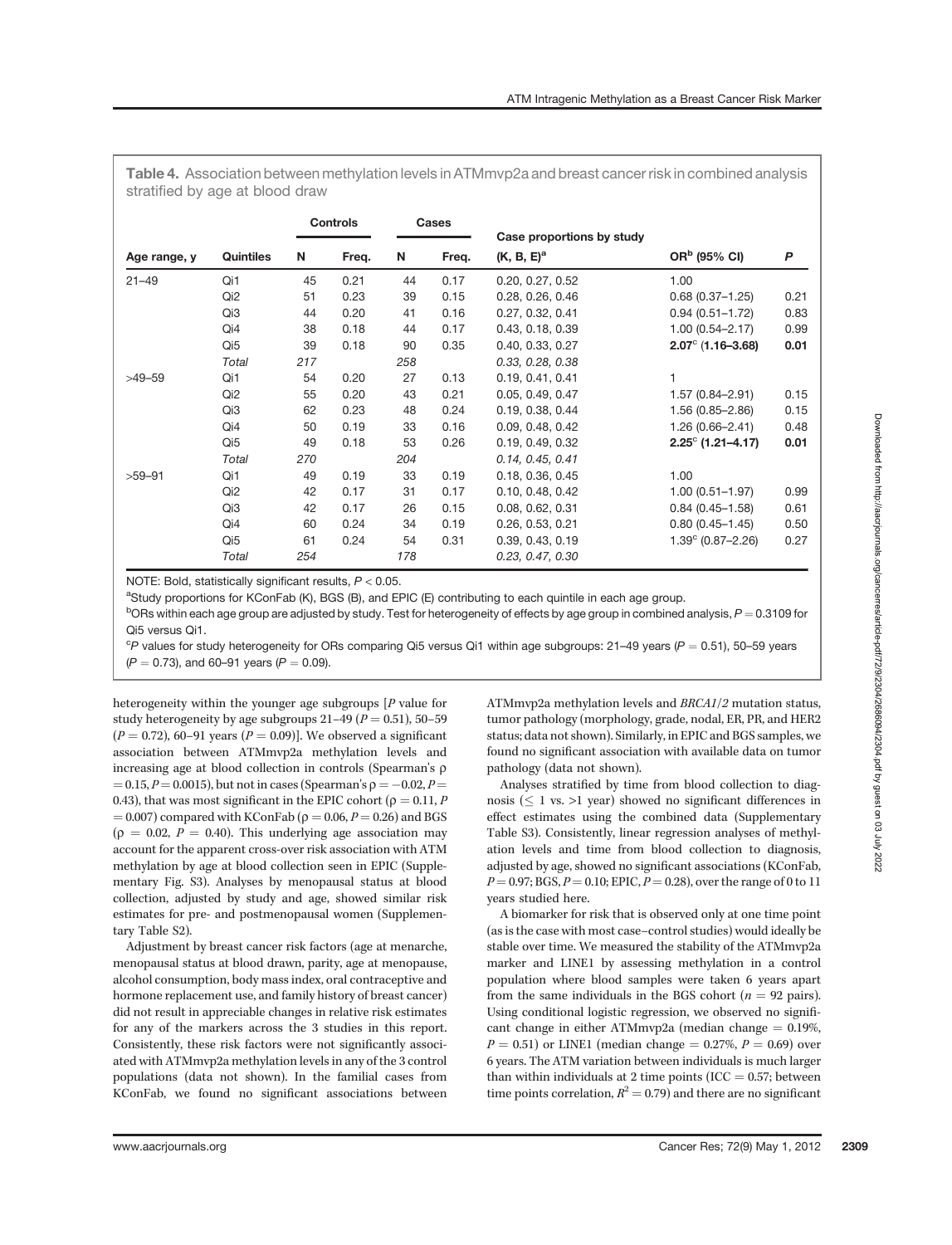differences between measurements in the 2 time points (paired t test,  $P = 0.24$ ; signed test for H0:median difference  $= 0, P = 0.74$ ). These data show that the ATM methylation is stable for at least 6 years.

We previously reported a quartile analysis of the ATMmvp2b region in bilateral patients with breast cancer who showed a 3 fold higher chance of being a breast cancer case compared with healthy controls in the highest quartile (14). We have now reanalyzed these data for both loci (ATMmvp2a and ATMmvp2b) using a quintile analysis for direct comparison with the present study. This analysis shows that women in the highest quintile of methylation had increased bilateral breast cancer risk for both ATMmvp2a (age-adjusted OR, 1.90; 95% CI, 1.00–3.62;  $P = 0.05$ ) and ATMmvp2b (age-adjusted OR, 3.07; 95% CI, 1.58–5.93;  $P = 8.8 \times 10^{-4}$ ; Supplementary Table S4). A meta-analysis of OR estimates including the 3 additional studies and the study of bilateral breast cancer cases, suggested that the methylation levels in the ATMmvp2a marker are associated with 1.89-fold OR (95% CI, 1.27–2.82;  $P = 1.7 \times$  $10^{-3}$ , random-effects model) for women in the fifth quintile compared with the first quintiles (Fig. 1), with no significant heterogeneity between studies ( $P = 0.15$ ).

## **Discussion**

Our findings indicate that high levels of methylation in the ATM DMR might be a biomarker of breast cancer risk. To our knowledge, this is the first report to identify a significant association between breast cancer risk and gene-specific methylation in WBC DNA measured in prediagnostic blood samples from cases in prospective cohorts and using pyrosequencing which is a highly quantitative method.

Previous studies investigating peripheral blood methylation variability in relation to cancer risk have focused mainly on rare epimutations or genome-wide methylation levels (25, 39). Only a few studies have investigated gene-specific DMRs and



Figure 1. Meta-analysis of ATM methylation in 4 case–control studies. A, methylation levels at ATMmvp2a were separated into control quintile ranges (using identical ranges from combined analysis), for the previously published report on the British Breast Cancer Study (BBCS  $\pm$ ; ref. 14) and the 3 new case–control studies. ORs of Qi5 versus Qi1 are shown. Combined overall analysis was determined using a random-effects (RE) model.

all of these have been carried out in small retrospective studies or used nonquantitative methods (26–29). This includes our initial report of the association between ATM hypermethylation in WBC DNA and increased breast cancer risk using retrospectively collected blood samples from bilateral patients with breast cancer (14). While findings for ATMmvp2a were consistent with those in this report, the strong association found for ATMmvp2b in the bilateral study was not replicated. Differences in findings could be due to the different designs and study populations, for example, use of pre- versus postdiagnostic blood samples, source of control populations, and inclusion of incident versus prevalent cases, or bilateral versus mostly unilateral breast cancers.

The main strength of the current report is the inclusion of 3 independent study populations. Although we found no significant heterogeneity in ATMmvp2a risk associations across studies, the evidence was strongest for KConFab and weaker for the BGS and, particularly, for the EPIC cohort. The stronger association in KConFab could be explained by the inclusion of cases with very strong family histories, and/or to the choice of controls that were selected from best friends of KConFab participants, and had no family history of breast cancer. In contrast, BGS and EPIC are nested case–control studies within 2 general population cohorts, thus ensuring that cases and controls come from the same source population. We observed a weak correlation between increasing methylation and increasing age at blood draw in the control populations, as has been shown for numerous methylation markers in blood (3, 4). The age correlation was particularly strong in the EPIC cohort, which might explain that the risk association in this cohort was not seen in women with blood collected at older ages. It is important to note that breast cancer cases in KConFab were younger than controls; therefore, if there was no real association with risk, an association between increasing age at blood collection and increasing methylation would result in an observed inverse association, rather than a positive association that we found. The fact that the ATM risk association was most robust and consistent across studies for women with bloods collected in younger ages suggests that this finding may be more applicable to women in this group or to breast cancer cases with earlier onset. However, additional data are needed to confirm this potential effect modification by age as differences were not statistically significant in our analyses. We can speculate that if ATM hypermethylation is associated with an endogenous increased risk of breast cancer, then it is plausible that it would be more frequent in earlier onset breast cancer cases, similar to genetic mutations, and we would thus have an ascertainment bias toward finding this association in younger than in older women. Larger sample sizes from studies with long follow-up will be required to separate out the associations among women with blood drawn at a young age from those associated with earlier onset breast cancer.

The use of prediagnostic samples from incident breast cancer cases in this report excludes the possibility that methylation variability in WBC DNA was influenced by the presence of clinical cancer or treatment in these patients. Furthermore, we found no association between time from blood collection to diagnosis and level of ATM methylation, indicating that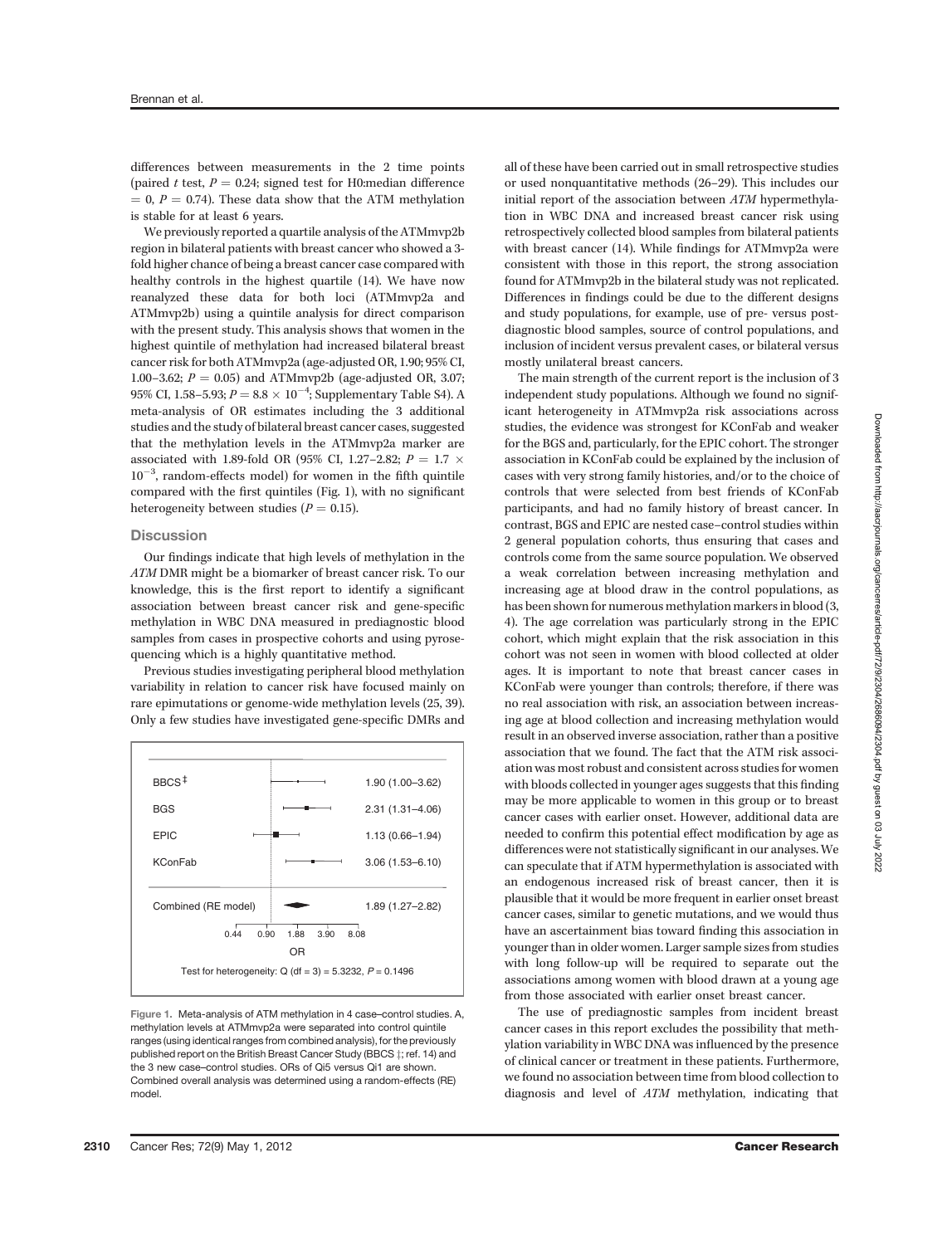findings are unlikely to be explained by preclinical disease effects (range of time from blood collection to diagnosis in our studies was <1 month to 11 years). Furthermore, using serial blood samples taken 6 years apart, we have shown that this marker appears to be stable over time. Thus, data suggest that ATM hypermethylation in WBC DNA represents a stable marker of predisposition rather than an early tumorigenic event that increases with increasing tumor burden.

The strongest association between ATM methylation and breast cancer risk was observed in the KConFab study which is a familial breast cancer cohort that includes an overrepresentation of BRCA1 and BRCA2 mutation carriers. We have previously shown that BRCA1 mutant tumors have much lower levels of gene-specific hypermethylation than non-BRCA1/2 or BRCA2 mutant tumors (40). This suggests that BRCA1 mutations may lead to an overall disturbance in methylation patterns. To support this hypothesis, a recent study has shown that young girls with a strong family history of breast cancer have significantly lower levels of WBC DNA methylation of ALU and LINE1 repetitive elements than young girls without a strong family history (41). However, in contrast to this finding, we found no differences between methylation levels of LINE1, or ATM in carriers of *BRCA1* ( $n = 39$ ), *BRCA2* ( $n =$ 23) mutations compared with noncarriers  $(n = 104)$  in the KConFab adult cases (data not shown). In addition, we found no association between methylation in LINE1 or ATM and family history of breast cancer in BGS and EPIC controls (data not shown), thus not supporting a strong association between methylation and family history. Further work on larger numbers of mutation carriers will be required to determine whether these do indeed have an overall aberrant methylation defect.

The association between breast cancer risk and methylation of an intragenic repetitive element in ATM is consistent with a previous study in which the majority of cancer-associated CpG sites were found in intragenic sequences (42). Furthermore, we have previously shown that greater methylation variability occurs within gene bodies than within promoters (14). Several hypotheses have been proposed for how intragenic DNA methylation regulates transcription via mechanisms including transcription rate, nucleosome positioning, alternate start sites, replication timing, or chromatin marks (42). Therefore, these data raise the possibility that variation in gene expression and indeed cancer susceptibility may be more likely to be influenced by the more variable DNA methylation in intragenic repetitive elements than less variable methylation at CpG islands.

The mechanism by which methylation at ATMmvp2a could increase risk is not known. We have previously shown in cancer cell lines that hypermethylation of the nearby locus ATMmvp2b is associated with reduced ATM expression (14), but expression analysis in cell lines and blood samples is needed to examine the effect of ATMmvp2a hypermethylation on ATM expression. Interestingly, expression of ATM in WBCs of patients with breast cancer and controls, at the time of mammographic screening, showed significantly reduced expression in patients with breast cancer  $(n = 51)$  compared with controls  $(n = 31)$  in a recent study (ref. 43; Supplementary Fig. S4). These data support the hypothesis that reduced expression of ATM, detectable in WBCs, may be linked to breast cancer susceptibility.

Genome-wide DNA hypomethylation has been linked to bladder cancer risk in 3 relatively large case–control studies (285–775 cases; refs. 16–18). In addition, genome-wide hypomethylation has been linked to the risk of head and neck squamous cell carcinoma (19), whereas 2 relatively small studies (40 cases vs. 40 controls and 179 cases vs. 180 controls) suggested an association with breast cancer (20, 39). In our previous study, we showed no significant difference between 190 breast cancer cases and 190 controls using the LINE1 repetitive element in WBC DNA methylation (14). Consistent with these findings, we found no evidence of association between LINE1 methylation and breast cancer risk in any of the 3 studies in this report. The lack of association between methylation levels in LINE1, and also ATMmvp2b, might be explained by the low between-subject variation observed in the populations under study relative to the total variation (thus resulting in low ICCs for these 2 assays). Inconsistencies between our findings and those reporting associations between blood genome-wide hypomethylation and cancer risk may be due to smaller sample sizes (20, 39), the use of postdiagnostic DNA samples in previous studies (20, 39), different cancer types (16–18), and different methods using other repetitive elements (20, 39) or total 5-mC (16–18).

In conclusion, our findings on the association between ATM hypermethylation in WBC DNA before diagnosis and the risk of developing breast cancer provide further support for the investigation of common epigenetic variability as risk markers for breast and other cancers. In addition to candidate-gene studies, epigenome-wide association studies (EWAS) are now possible with the development of high-throughput technology that allows high-resolution analysis on a genomic level (15, 32, 44). However, adequately powered studies with blood samples collected before diagnosis will be critical for the success of both candidate- and epigenome-wide approaches to discover epigenetic biomarkers of cancer risk.

## Disclosure of Potential Conflicts of Interest

R. Brown is a member of Generations Study Oversight committee and has employment (other than primary affiliation; e.g., consulting) in Institute Cancer Research as a professor. No potential conflicts of interests were disclosed by the other authors.

#### Acknowledgments

The authors thank Wei Dai and Charlotte Wilhelm-Benartzi for helpful discussions; Heather Thorne, Eveline Niedermayr, all the KConFab research nurses, and staff, the heads, and staff of the Family Cancer Clinics; the Clinical Follow Up Study for their contributions to this resource; the many families who contribute to KConFab; and the study participants, study staff, and the doctors, nurses and other health care staff and data providers who have contributed to the study.

## Grant Support

This work was funded by Breast Cancer Campaign fellowship to J.M. Flanagan and Cancer Research UK program C536/A6689 to R. Brown. J.M. Flanagan and K. Brennan are funded by Breast Cancer Campaign. The Clinical Follow Up Study was funded by NHMRC grants 145684, 288704, and 454508. KConFab is supported by grants from the National Breast Cancer Foundation, the National Health and Medical Research Council (NHMRC) and by the Queensland Cancer Fund, the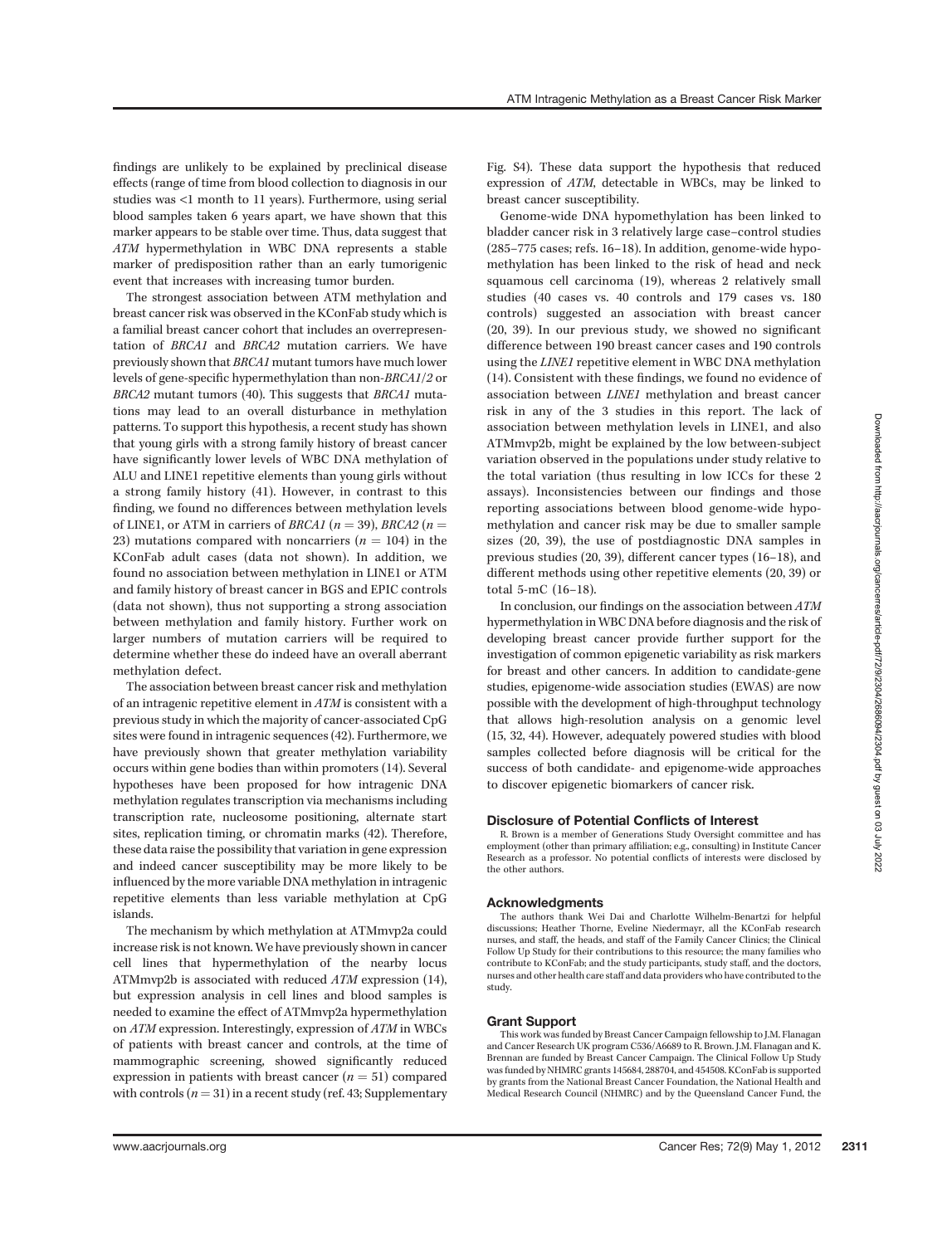Cancer Councils of New South Wales, Victoria, Tasmania, and South Australia, and the Cancer Foundation of Western Australia. The authors thank Breakthrough Breast Cancer and the Institute of Cancer Research for support and funding of the Breakthrough Generations Study. The ICR also acknowledges NHS funding to the NIHR Biomedical Research Centre. The EPIC cohort is supported by the Europe Against Cancer Program of the European Commission (SANCO).

**References** 

- 1. Jones PA, Baylin SB. The epigenomics of cancer. Cell 2007;128: 683–92.
- 2. Bjornsson HT, Fallin MD, Feinberg AP. An integrated epigenetic and genetic approach to common human disease. Trends Genet 2004;20: 350–8.
- 3. Teschendorff AE, Menon U, Gentry-Maharaj A, Ramus SJ, Weisenberger DJ, Shen H, et al. Age-dependent DNA methylation of genes that are suppressed in stem cells is a hallmark of cancer. Genome Res 2010;20:440–6.
- 4. Rakyan VK, Down TA, Maslau S, Andrew T, Yang TP, Beyan H, et al. Human aging-associated DNA hypermethylation occurs preferentially at bivalent chromatin domains. Genome Res 2010;20:434–9.
- 5. Li S, Hursting SD, Davis BJ, McLachlan JA, Barrett JC. Environmental exposure, DNA methylation, and gene regulation: lessons from diethylstilbesterol-induced cancers. Ann N Y Acad Sci 2003;983:161–9.
- 6. Kovalchuk O, Burke P, Besplug J, Slovack M, Filkowski J, Pogribny I. Methylation changes in muscle and liver tissues of male and female mice exposed to acute and chronic low-dose X-ray-irradiation. Mutat Res 2004;548:75–84.
- 7. Ma S, Liu X, Jiao B, Yang Y, Liu X. Low-dose radiation-induced responses: focusing on epigenetic regulation. Int J Radiat Biol 2010;86:517–28.
- 8. Christensen BC, Kelsey KT, Zheng S, Houseman EA, Marsit CJ, Wrensch MR, et al. Breast cancer DNA methylation profiles are associated with tumor size and alcohol and folate intake. PLoS Genet 2010;6:e1001043.
- 9. Vineis P, Chuang SC, Vaissiere T, Cuenin C, Ricceri F, Johansson M, et al. DNA methylation changes associated with cancer risk factors and blood levels of vitamin metabolites in a prospective study. Epigenetics 2011;6:195–201.
- 10. Breitling LP, Yang R, Korn B, Burwinkel B, Brenner H. Tobaccosmoking-related differential DNA methylation: 27K discovery and replication. Am J Hum Genet 2011;88:450–7.
- 11. Baccarelli A, Wright RO, Bollati V, Tarantini L, Litonjua AA, Suh HH, et al. Rapid DNA methylation changes after exposure to traffic particles. Am J Respir Crit Care Med 2009;179:572–8.
- 12. Meaburn EL, Schalkwyk LC, Mill J. Allele-specific methylation in the human genome: implications for genetic studies of complex disease. Epigenetics 2010;5:578–82.
- 13. Feinberg AP, Irizarry RA, Fradin D, Aryee MJ, Murakami P, Aspelund T, et al. Personalized epigenomic signatures that are stable over time and covary with body mass index. Sci Transl Med 2010;2:49ra67.
- 14. Flanagan JM, Munoz-Alegre M, Henderson S, Tang T, Sun P, Johnson N, et al. Gene-body hypermethylation of ATM in peripheral blood DNA of bilateral breast cancer patients. Hum Mol Genet 2009;18:1332–42.
- 15. Marsit CJ, Koestler DC, Christensen BC, Karagas MR, Houseman EA, Kelsey KT. DNA methylation array analysis identifies profiles of bloodderived DNA methylation associated with bladder cancer. J Clin Oncol 2011;29:1133–9.
- 16. Moore LE, Pfeiffer RM, Poscablo C, Real FX, Kogevinas M, Silverman D, et al. Genomic DNA hypomethylation as a biomarker for bladder cancer susceptibility in the Spanish Bladder Cancer Study: a casecontrol study. Lancet Oncol 2008;9:359–66.
- 17. Cash HL, Tao L, Yuan JM, Marsit CJ, Houseman EA, Xiang YB, et al. LINE-1 hypomethylation is associated with bladder cancer risk among nonsmoking Chinese. Int J Cancer 2012;130:1151–9.
- 18. Wilhelm CS, Kelsey KT, Butler R, Plaza S, Gagne L, Zens MS, et al. Implications of LINE1 methylation for bladder cancer risk in women. Clin Cancer Res 2010;16:1682–9.

The costs of publication of this article were defrayed in part by the payment of page charges. This article must therefore be hereby marked advertisement in accordance with 18 U.S.C. Section 1734 solely to indicate this fact.

Received September 22, 2011; revised February 17, 2012; accepted February 19, 2012; published OnlineFirst February 28, 2012.

- 19. Hsiung DT, Marsit CJ, Houseman EA, Eddy K, Furniss CS, McClean MD, et al. Global DNA methylation level in whole blood as a biomarker in head and neck squamous cell carcinoma. Cancer Epidemiol Biomarkers Prev 2007;16:108–14.
- 20. Cho YH, Yazici H, Wu HC, Terry MB, Gonzalez K, Qu M, et al. Aberrant promoter hypermethylation and genomic hypomethylation in tumor, adjacent normal tissues and blood from breast cancer patients. Anticancer Res 2010;30:2489–96.
- 21. Cui H, Onyango P, Brandenburg S, Wu Y, Hsieh CL, Feinberg AP. Loss of imprinting in colorectal cancer linked to hypomethylation of H19 and IGF2. Cancer Res 2002;62:6442–6.
- 22. Cui H, Cruz-Correa M, Giardiello FM, Hutcheon DF, Kafonek DR, Brandenburg S, et al. Loss of IGF2 imprinting: a potential marker of colorectal cancer risk. Science 2003;299:1753–5.
- 23. Cruz-Correa M, Cui H, Giardiello FM, Powe NR, Hylind L, Robinson A, et al. Loss of imprinting of insulin growth factor II gene: a potential heritable biomarker for colon neoplasia predisposition. Gastroenterology 2004;126:964–70.
- 24. Jirtle RL. IGF2 loss of imprinting: a potential heritable risk factor for colorectal cancer. Gastroenterology 2004;126:1190–3.
- 25. Ito Y, Koessler T, Ibrahim AE, Rai S, Vowler SL, Abu-Amero S, et al. Somatically acquired hypomethylation of IGF2 in breast and colorectal cancer. Hum Mol Genet 2008;17:2633–43.
- 26. Widschwendter M, Apostolidou S, Raum E, Rothenbacher D, Fiegl H, Menon U, et al. Epigenotyping in peripheral blood cell DNA and breast cancer risk: a proof of principle study. PLoS One 2008;3: e2656.
- 27. Iwamoto T, Yamamoto N, Taguchi T, Tamaki Y, Noguchi S. BRCA1 promoter methylation in peripheral blood cells is associated with increased risk of breast cancer with BRCA1 promoter methylation. Breast Cancer Res Treat 2011;129:69–77.
- 28. Snell C, Krypuy M, Wong EM, Loughrey MB, Dobrovic A. BRCA1 promoter methylation in peripheral blood DNA of mutation negative familial breast cancer patients with a BRCA1 tumour phenotype. Breast Cancer Res 2008;10:R12.
- 29. Wong EM, Southey MC, Fox SB, Brown MA, Dowty JG, Jenkins MA, et al. Constitutional methylation of the BRCA1 promoter is specifically associated with BRCA1 mutation-associated pathology in early-onset breast cancer. Cancer Prev Res (Phila) 2010;4: 23–33.
- 30. Wang X, Zhu H, Snieder H, Su S, Munn D, Harshfield G, et al. Obesity related methylation changes in DNA of peripheral blood leukocytes. BMC Med 2010;8:87.
- 31. Pedersen KS, Bamlet WR, Oberg AL, de Andrade M, Matsumoto ME, Tang H, et al. Leukocyte DNA methylation signature differentiates pancreatic cancer patients from healthy controls. PLoS One 2011;6: e18223.
- 32. Teschendorff AE, Menon U, Gentry-Maharaj A, Ramus SJ, Gayther SA, Apostolidou S, et al. An epigenetic signature in peripheral blood predicts active ovarian cancer. PLoS One 2009;4:e8274.
- 33. Feinberg AP. The epigenetics of cancer etiology. Semin Cancer Biol 2004;14:427–32.
- 34. Irizarry RA, Ladd-Acosta C, Wen B, Wu Z, Montano C, Onyango P, et al. The human colon cancer methylome shows similar hypo- and hypermethylation at conserved tissue-specific CpG island shores. Nat Genet 2009;41:178–86.
- 35. Mann GJ, Thorne H, Balleine RL, Butow PN, Clarke CL, Edkins E, et al. Analysis of cancer risk and BRCA1 and BRCA2 mutation prevalence in the kConFab familial breast cancer resource. Breast Cancer Res 2006;8:R12.